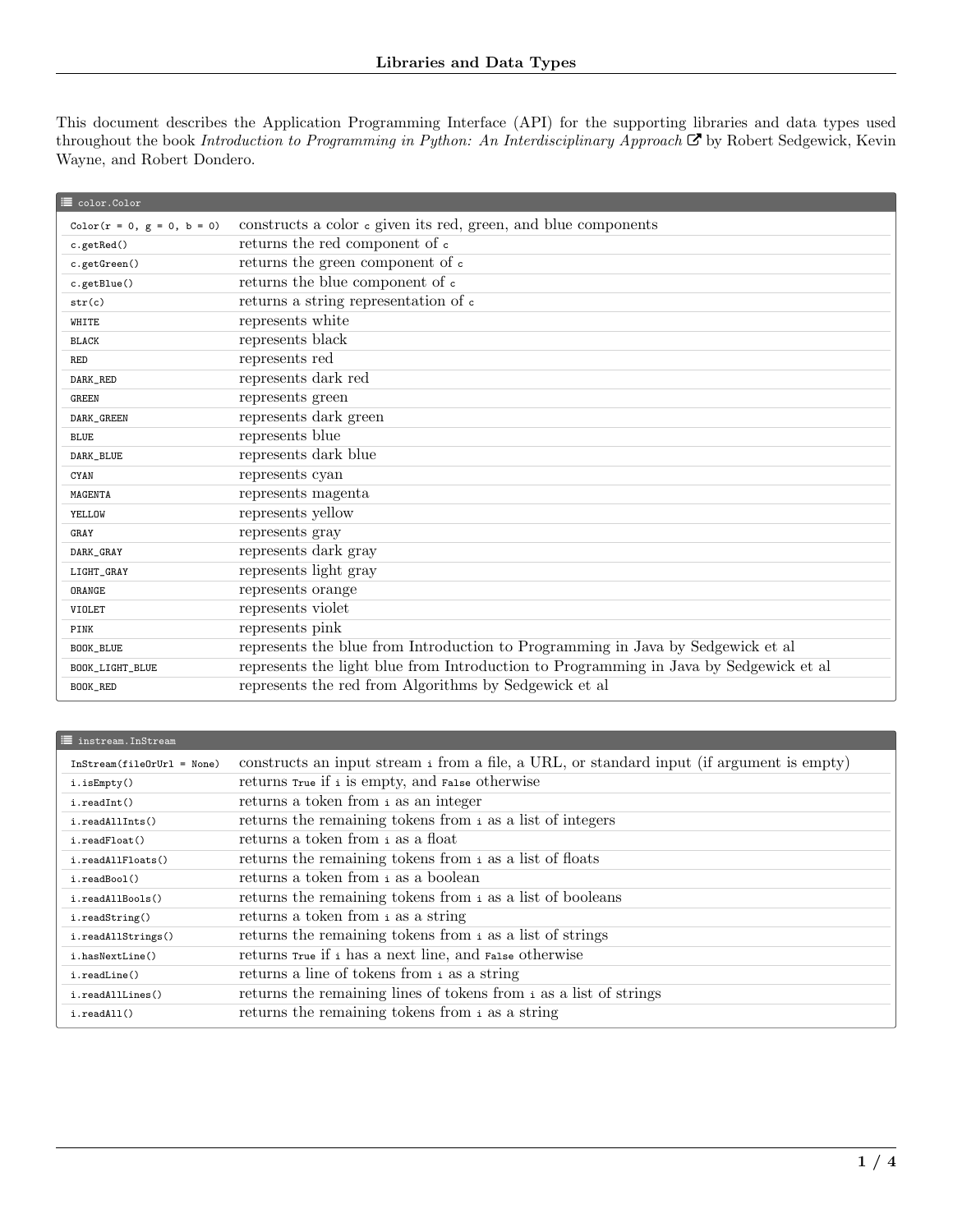| <b>E</b> outstream. OutStream |                                                                                                                                       |  |
|-------------------------------|---------------------------------------------------------------------------------------------------------------------------------------|--|
| $OutStream(file = None)$      | constructs an output stream $\circ$ from a file or standard output (if argument is empty)                                             |  |
| o.writeln $(x = \prime)$      | writes x followed by newline to $\circ$                                                                                               |  |
| o.write $(x = \cdots)$        | writes x to $\circ$                                                                                                                   |  |
| o.writef(fmt, *args)          | writes each element of $\Delta_{\text{ergs}}$ to $\Delta_{\text{o}}$ according to the format specified by the string $f_{\text{int}}$ |  |

| picture.Picture                          |                                                                   |
|------------------------------------------|-------------------------------------------------------------------|
| Picture(file)                            | constructs a picture $_{\rm P}$ from an image (.jpg or .png) file |
| Picture(width = $512$ , height = $512$ ) | constructs a picture $_{P}$ given its dimensions in pixels        |
| p.save(file)                             | saves $\frac{1}{p}$ to the file with the given name               |
| p.width()                                | returns the width of $\frac{1}{p}$ in pixels                      |
| p.height()                               | returns the height of $\frac{1}{p}$ in pixels                     |
| p.get(x, y)                              | returns the color of $\varphi$ at the location $(x, y)$           |
| p.set(x, y, c)                           | sets the color of $_{P}$ at the location $(x, y)$ to $c$          |

| $\equiv$ stdarray              |                                                                                                                                                             |
|--------------------------------|-------------------------------------------------------------------------------------------------------------------------------------------------------------|
| $create1D(n, value = None)$    | creates and returns a 1D list of size n, with each element initialized to value                                                                             |
| $create2D(m, n, value = None)$ | creates and returns a 2D list of size $m \times n$ , with each element initialized to value                                                                 |
| write1D(a)                     | writes the size and elements of the 1D list a to standard output                                                                                            |
| write2D(a)                     | writes the size and elements of the 2D list a to standard output                                                                                            |
| readInt1D()                    | reads an integer $n$ from standard input; then reads $n$ integers also from standard input and<br>returns them as a 1D list of size $n$                     |
| readInt2D()                    | reads integers $m$ and $n$ from standard input, and then reads $mn$ integers also from standard<br>input and returns them as a 2D list of size $m \times n$ |
| readFloat1D()                  | reads an integer n from standard input, and then reads n floats also from standard input and<br>returns them as a 1D list of size $n$                       |
| readFloat2D()                  | reads integers $m$ and $n$ from standard input, and then reads $mn$ floats also from standard<br>input and returns them as an 2D list of size $m \times n$  |
| readBool1D()                   | reads an integer $n$ from standard input, and then reads $n$ booleans also from standard input<br>and returns them as a 1D list of size $n$                 |
| readBool2D()                   | reads integers m and n from standard input, and then reads mn booleans also from standard<br>input and returns them as a 2D list of size $m \times n$       |

| $\equiv$ stdaudio |                                                                                         |
|-------------------|-----------------------------------------------------------------------------------------|
| wait()            | waits for the currently playing sound to finish                                         |
| playSample(s)     | plays sound sample s                                                                    |
| playSamples(a)    | plays all sound samples in the list a                                                   |
| playFile(file)    | plays all sound samples in the file whose name is file.wav                              |
| save(file, a)     | saves all sound samples in the list a to the WAVE file whose name is file way           |
| read(file)        | reads and returns a list of all sound samples from the WAVE file whose name is file way |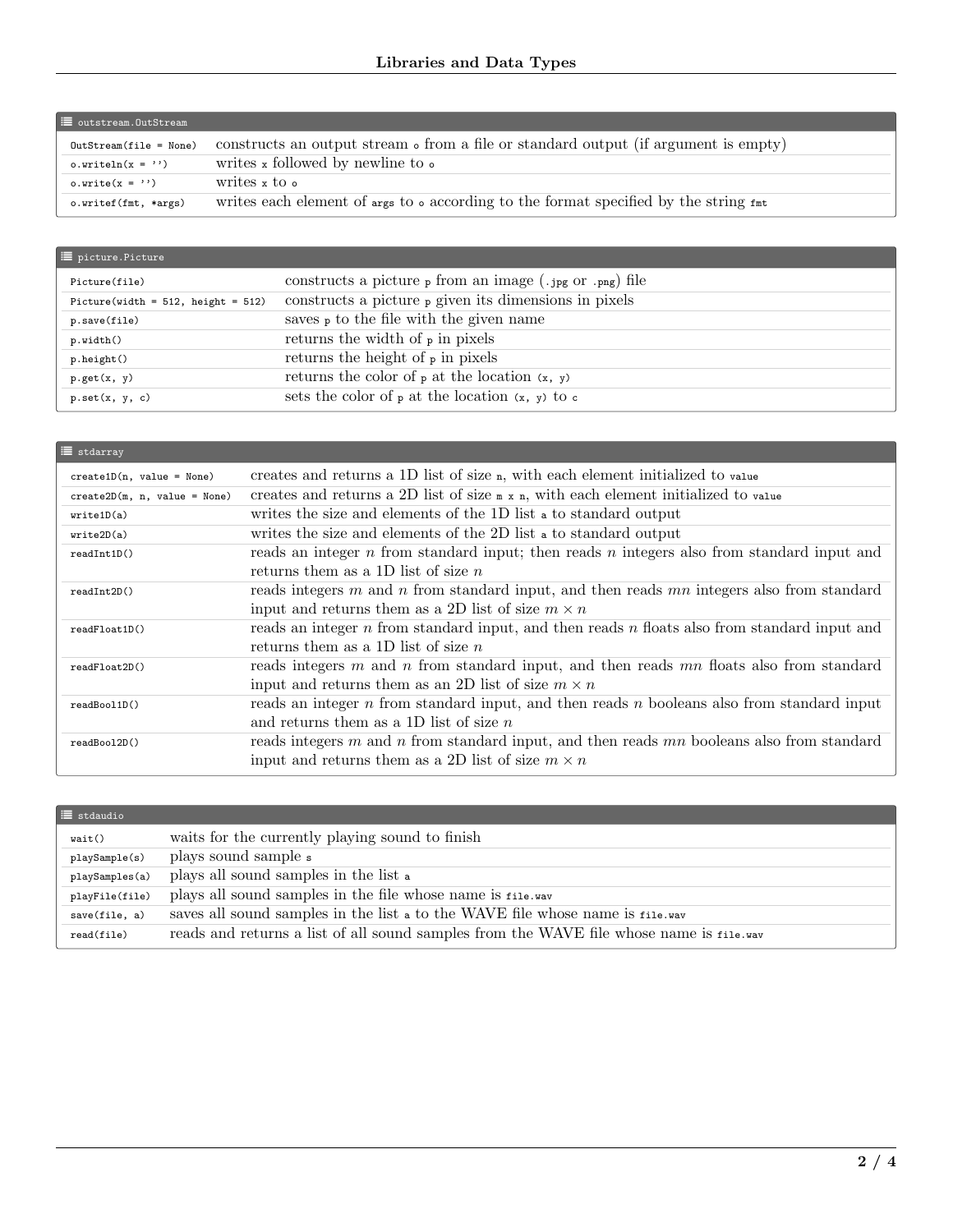| <b>E</b> stddraw                   |                                                                                                                           |
|------------------------------------|---------------------------------------------------------------------------------------------------------------------------|
| WHITE                              | represents white                                                                                                          |
| <b>BLACK</b>                       | represents black                                                                                                          |
| <b>RED</b>                         | represents red                                                                                                            |
| DARK_RED                           | represents dark red                                                                                                       |
| <b>GREEN</b>                       | represents green                                                                                                          |
| DARK_GREEN                         | represents dark green                                                                                                     |
| <b>BLUE</b>                        | represents blue                                                                                                           |
| DARK_BLUE                          | represents dark blue                                                                                                      |
| CYAN                               | represents cyan                                                                                                           |
| MAGENTA                            | represents magenta                                                                                                        |
| YELLOW                             | represents yellow                                                                                                         |
| GRAY                               | represents gray                                                                                                           |
| DARK_GRAY                          | represents dark gray                                                                                                      |
| LIGHT_GRAY                         | represents light gray                                                                                                     |
| ORANGE                             | represents orange                                                                                                         |
| VIOLET                             | represents violet                                                                                                         |
| PINK                               | represents pink                                                                                                           |
| BOOK_BLUE                          | represents the blue from Introduction to Programming in Java by Sedgewick et al                                           |
| BOOK_LIGHT_BLUE                    | represents the light blue from Introduction to Programming in Java by Sedgewick et al                                     |
| BOOK_RED                           | represents the red from Algorithms by Sedgewick et al                                                                     |
| $setConvasSize(w = 512, h = 512)$  | sets the width and height of the canvas to w and h pixels                                                                 |
| $setXscale(min = 0.0, max = 1.0)$  | sets the x-scale of canvas to the interval $[\min, \max]$                                                                 |
| $setYscale(min = 0.0, max = 1.0)$  | sets the y-scale of canvas to the interval $[\min, \max]$                                                                 |
| $setPenRadius(r = 0.005)$          | sets the pen radius to r                                                                                                  |
| $setPenColor(c = BLACK)$           | sets the pen color to c                                                                                                   |
| $setFontFamily(f = 'Helvetica')$   | sets the font family to f                                                                                                 |
| $setFontSize(s = 12)$              | sets the font size to s                                                                                                   |
| point(x, y)                        | draws on the canvas a point at $(x, y)$                                                                                   |
| line(x0, y0, x1, y1)               | draws on the canvas a line from $(x0, y0)$ to $(x1, y1)$                                                                  |
| circle(x, y, r)                    | draws on the canvas a circle of radius $r$ centered at $(x, y)$                                                           |
| filledCircle(x, y, r)              | draws on the canvas a filled circle of radius r centered at $(x, y)$                                                      |
| rectangle(x, y, w, h)              | draws on the canvas a rectangle of width $\bf{v}$ and height $\bf{h}$ whose lower left point is $(x, y)$                  |
| filledRectangle(x, y, w, h)        | draws on the canvas a filled rectangle of width $\bf{v}$ and height $\bf{h}$ whose lower left point is $(\bf{x}, \bf{y})$ |
| square(x, y, r)                    | draws on the canvas a square of side length $2r$ centered at $(x, y)$                                                     |
| filledSquare(x, y, r)              | draws on the canvas a filled square of side length $2r$ centered at $(x, y)$                                              |
| polygon(x, y)                      | draws on the canvas a polygon with coordinates $(x[i], y[i])$                                                             |
| filledPolygon(x, y)                | draws on the canvas a filled polygon with coordinates $(x[i], y[i])$                                                      |
| text(x, y, s)                      | draw on canvas the string $s$ centered at $(x, y)$                                                                        |
| $picture(pic, x = None, y = None)$ | draws on the canvas the picture pic centered at $(x, y)$ or middle of the screen                                          |
| $clear(c = WHICHTE)$               | clears the canvas to color $\epsilon$                                                                                     |
| save(f)                            | saves the canvas to file f                                                                                                |
| $show(msec = float('inf'))$        | shows the canvas and waits for msec milliseconds                                                                          |
| hasNextKeyTyped()                  | returns True if the queue of keys the user typed is not empty, and False otherwise                                        |
| nextKeyTyped()                     | removes and returns the first key from the queue of keys that the the user type                                           |
| mousePressed()                     | return True if the mouse has been left-clicked, and False otherwise                                                       |
| mouseX()                           | returns the x coordinate of the location at which the mouse was most recently left-clicked                                |
| mouseY()                           | returns the y coordinate of the location at which the mouse was most recently left-clicked                                |